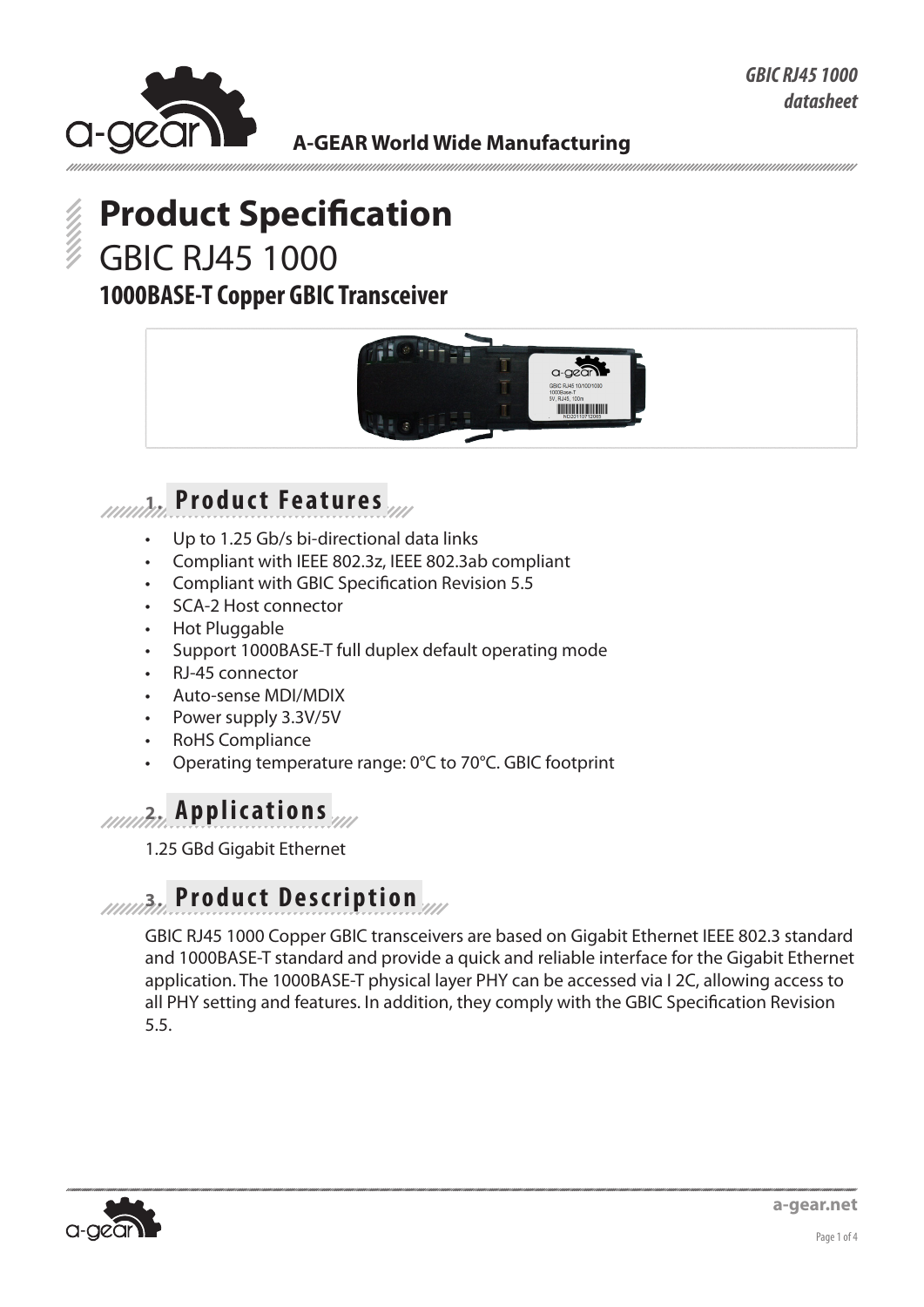

## **A-GEAR World Wide Manufacturing**

## **4. General Specification**

| <b>Parameter</b>             | Symbol      | Min.     | <b>Typical</b> | Max.      | Unit                  |
|------------------------------|-------------|----------|----------------|-----------|-----------------------|
| <b>Data Ratel</b>            | <b>DR</b>   |          |                | 1000      | Mb/sec <sup>[1]</sup> |
| <b>Cable Length</b>          | <b>CL</b>   |          |                | 100       | $M^{[2]}$             |
| <b>Bit Error Rate</b>        | <b>BER</b>  |          |                | $10 - 12$ |                       |
| <b>Operating Temperature</b> | <b>TOP</b>  | $\Omega$ |                | 70        | $V^{[3]}$             |
| <b>Storage Temperature</b>   | <b>TSTO</b> | $-40$    |                | 85        | $^{\circ}$ C [4]      |
| <b>Supply Current</b>        | IS          |          | 310            | 375       | $mA^{[5]}$            |
| <b>Input Voltage</b>         | <b>VCC</b>  | 3.14     | 5              | 5.5       | $V^{[6]}$             |
| <b>Maximum Voltage</b>       | <b>VMAX</b> |          |                | 6         | $V^{[7]}$             |
| <b>Surge Current</b>         | Isurge      |          |                | 30        | $mA^{[8]}$            |

### **Notes:**

- [1] EEE 802.3
- [2] Category 5 UTP
- [3] Case temperature
- [4] Ambient temperature
- [5] For electrical power interface
- [6] Referenced to GND. For electrical power interface
- [7] For electrical power interface
- [8] Hot Plug above steady state current. For electrical power interface

## **5. High Speed Electrical Interface Host-GBIC**

| <b>Parameter</b>                   | Symbol          | Min. | <b>Typical</b> | Max. | Unit                |
|------------------------------------|-----------------|------|----------------|------|---------------------|
|                                    |                 |      |                |      |                     |
| <b>Differential Input Voltage</b>  | <b>VINDIFF</b>  | 500  |                | 2000 | $mV$ <sup>[1]</sup> |
| <b>Differential Output Voltage</b> | <b>VOUTDIFF</b> | 370  |                | 2000 | $mV$ <sup>[1]</sup> |
| Rise/Fall Time (20% -80%)          | TR-F            |      | 250            |      | psec                |
| Tx Input impedance                 | 7IN             |      | 75             |      | ohm <sup>[2]</sup>  |
| <b>Rx Output impedance</b>         | ZOUT            |      | 75             |      | ohm <sup>[2]</sup>  |

### **Notes:**

- [1] Differential peak-peak
- [2] Single ended

# **6. High Speed Electrical Interface Transmission Line-GBIC**

| Parameter                              |        | Symbol  Min.   Typical  Max. | Unit                 |
|----------------------------------------|--------|------------------------------|----------------------|
| <b>Line Frequency</b>                  | H.     | 125                          | $MH7$ <sup>[1]</sup> |
| Tx Output Impedance Differential       | ZOUT T | 100                          | 0 <sub>hm</sub>      |
| <b>Rx Input Impedance Differential</b> | ZIN RX | 100                          | Ohm                  |

### **Notes:**

[1] 5-level encoding

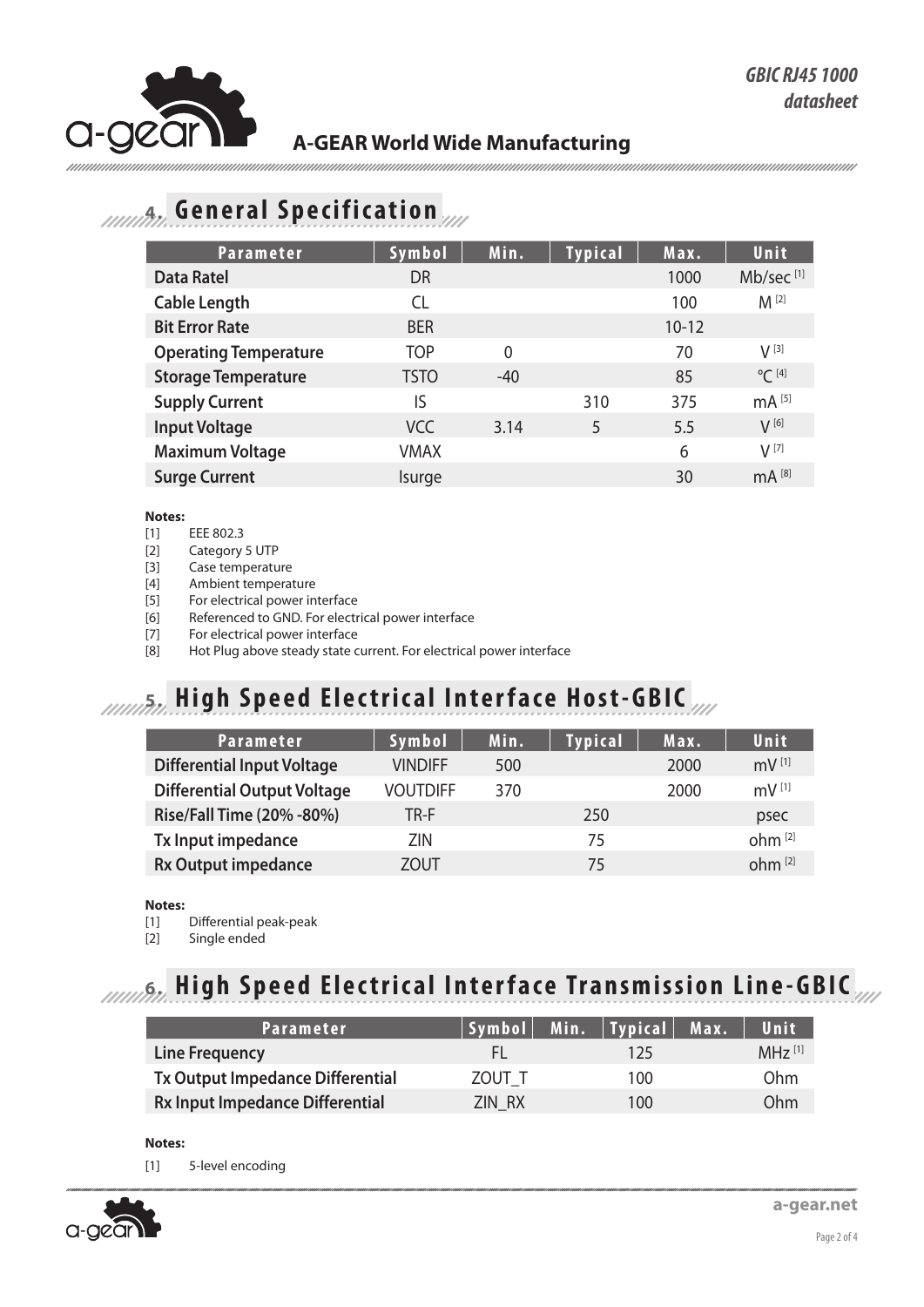

unnunnun

## **A-GEAR World Wide Manufacturing**

#### 

# *IMMA***<sup>***Investigate Chectrical Signal*</sup>

| <b>Parameter</b>        | Symbol | Min.           | Max.             | Unit      |
|-------------------------|--------|----------------|------------------|-----------|
| <b>GBIC Output Low</b>  | VOL    |                | 0.5              | $V^{[1]}$ |
| <b>GBIC Output High</b> | VOH    | Host VCC - 0.5 | Host $VCC + 0.5$ | $V^{[1]}$ |
| <b>GBIC Input Low</b>   | VIL    |                | 0.8              | $V^{[1]}$ |
| <b>GBIC Input High</b>  | VIH    |                | $VCC + 0.3$      | $V^{[1]}$ |

### **Notes:**

[1] External 4.7k - 10k ohm pull-up to Host\_VCC.

# **8. Pin Descriptions**

| $\overline{P}$ in | Symbol            | $1/0$ Type | <b>Functional Description</b>                                                                                   |
|-------------------|-------------------|------------|-----------------------------------------------------------------------------------------------------------------|
| 1                 | RX LOS            | Output     | Receiver Loss of Signal, Logic high, Open collector<br>compatible 4.7K to 10K Ohm pulls up to VDDT on host.     |
| $\overline{2}$    | <b>RGND</b>       |            | <b>Receiver Ground</b>                                                                                          |
| 3                 | <b>RGND</b>       |            | <b>Receiver Ground</b>                                                                                          |
| 4                 | MOD_DEF(0)        | Output     | <b>Module Definition 0 TTL Low</b>                                                                              |
| 5                 | MOD_DEF(1)        | Input      | Module Definition 1 Two wire serial ID interface SCL, 4.7K to<br>10K Ohm pull up to VDDT on host                |
| 6                 | MOD DEF(2)        | 1/O        | Module Definition 2 Two wire serial ID interface SDA, 4.7K to<br>10K Ohm pull up to VDDT on host                |
| 7                 | <b>TX DISABLE</b> | Input      | Transmitter Disable - Module disable on high or open (No<br>Used)                                               |
| 8                 | <b>TGND</b>       |            | <b>Transmitter Ground</b>                                                                                       |
| 9                 | <b>TGND</b>       |            | <b>Transmitter Ground</b>                                                                                       |
| 10                | TX_FAULT          | Output     | Transmitter Fault Indication, Logic high, open collector<br>Compatible, 4.7K to 10K Ohm pull up to VDDT on host |
| 11                | <b>RGND</b>       |            | <b>Receiver Ground</b>                                                                                          |
| 12                | -RX_DAT           | Output     | Inverse Received Data Out, Differential PECL, at AC couple                                                      |
| 13                | +RX DAT           | Output     | Received Data Out, Differential PECL, at AC couple                                                              |
| 14                | <b>RGND</b>       |            | <b>Receiver Ground</b>                                                                                          |
| 15                | <b>VDDR</b>       | Input      | <b>Receiver Power</b>                                                                                           |
| 16                | <b>VDDT</b>       | Input      | <b>Transmitter Power</b>                                                                                        |
| 17                | <b>TGND</b>       |            | <b>Transmitter Ground</b>                                                                                       |
| 18                | +TX_DAT           | Input      | Transmitter Data In, Differential PECL, AC couple                                                               |
| 19                | -TX_DAT           | Input      | Inverse Transmitter Data In, Differential PECL, AC couple                                                       |
| 20                | <b>TGND</b>       |            | <b>Transmitter Ground</b>                                                                                       |